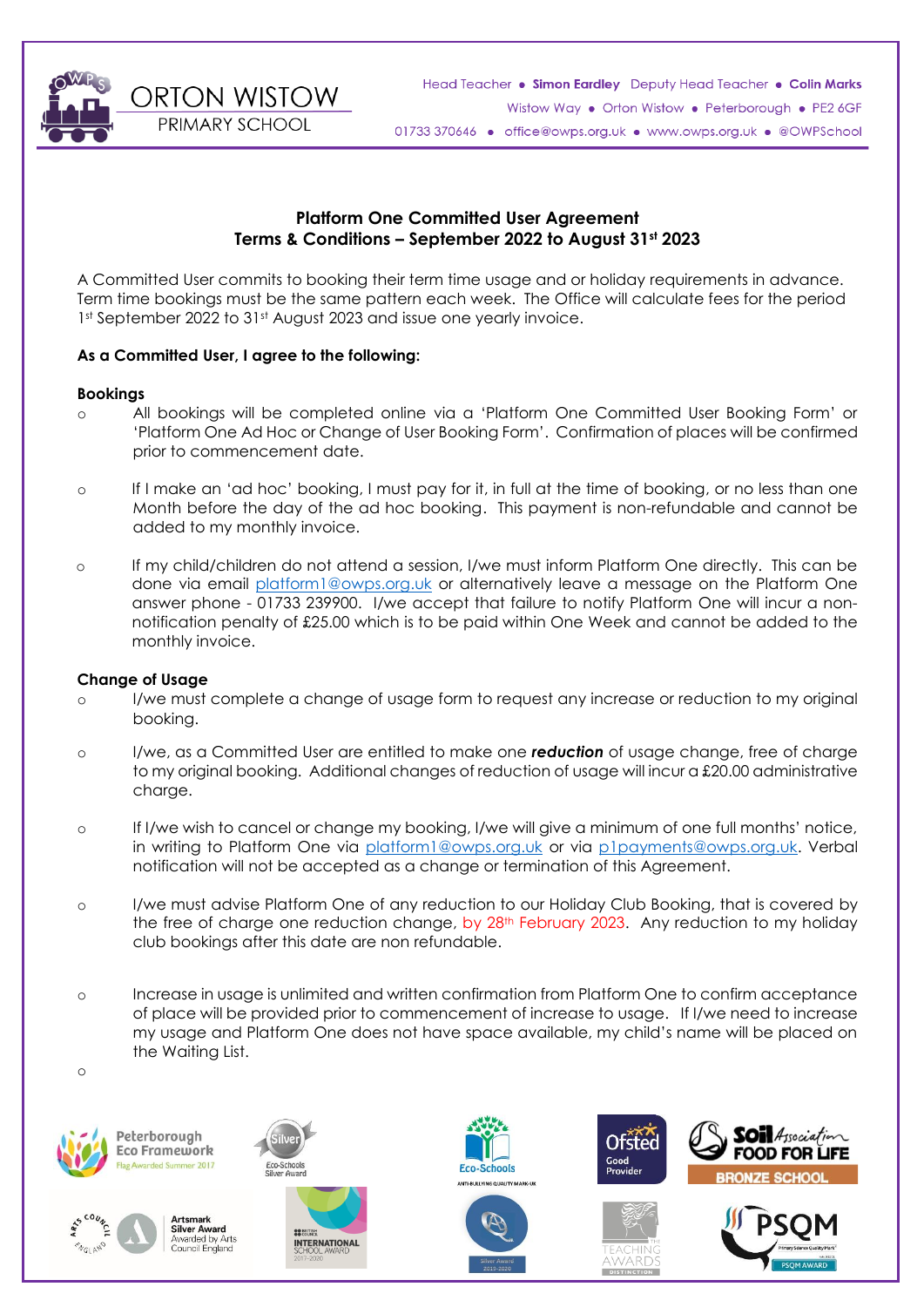**ORTON WISTOW** 

PRIMARY SCHOOL

Head Teacher . Simon Eardley Deputy Head Teacher . Colin Marks Wistow Way . Orton Wistow . Peterborough . PE2 6GF 01733 370646 · office@owps.org.uk · www.owps.org.uk · @OWPSchool

- o A revised invoice will be issued to confirm all changes of usage.
- o If I/we change any of our bookings, *reimbursements are at the discretion of the Governing Body of Orton Wistow Primary School* and require one month's notice in writing.

#### **Fees and Charges**

- $\circ$  I will incur a Registration fee [a one-off payment of £10.00 per family] at the first time of booking with Platform One. This fee will be added onto the invoice amount.
- o I/We will be issued with an invoice for the full academic year (or remainder of the year if applicable) prior to commencement of place. You will not receive and monthly invoice.
- $\circ$  I/We will pay the monthly amount by 25<sup>th</sup> of each month, up to and including August 2023 (July 2023 for Year 6 Children).
- o Failure to pay my full monthly invoice amount in full and on time **will** incur penalty charges and this includes the **risk of losing my child/rens place at Platform One** [see table below].

| Late/Partial/<br><b>Non Payments</b> | Penalty                                                           | Action                                                                          |
|--------------------------------------|-------------------------------------------------------------------|---------------------------------------------------------------------------------|
| First Instance                       | 10% of months invoice total added<br>to subsequent months payment | <b>Letter 1</b> from Miss McLaughlin -<br>Office Manager                        |
| Second Instance                      | 20% of months invoice total added<br>to subsequent months payment | Letter 2 from Mr Marks - Deputy<br>Headteacher and CFO at OWN<br>Trust Informed |
| Third Instance                       | Loss of place at Platform 1                                       | <b>Letter 3</b> from Mr Eardley $-$<br>Headteacher                              |

| <b>Other Penalty Charges</b>          | <b>Penalty Fee</b>                             |  |
|---------------------------------------|------------------------------------------------|--|
| Late Collection                       | £25.00 per quarter of an hour or part thereof. |  |
| Non-notification of Absence           | £25.00                                         |  |
| Additional changes to usage [over and | £20.00                                         |  |
| above outlined in Agreement           |                                                |  |

### **Holiday Club**

- o Change of Usage One Free of Charge Reduction to Holiday Club Booking is permitted. Any changes must be made in writing before 28<sup>th</sup> February 2023. Any changes exceeding the One Free of Charge and/or changes after 28<sup>th</sup> February 2023 are non-refundable.
- o I understand that should I/we take our child/children out of Holiday Club after my original booking has been accepted, or after my change has been confirmed, I will not be entitled to any reimbursements for the missed days.
- I/we understand any Holiday Bookings that my child/ren do not attend are non-refundable. In addition, I will inform Platform One of their non-attendance in advance. Failure to notify Platform One means a non-notification of absence fee will be applicable.